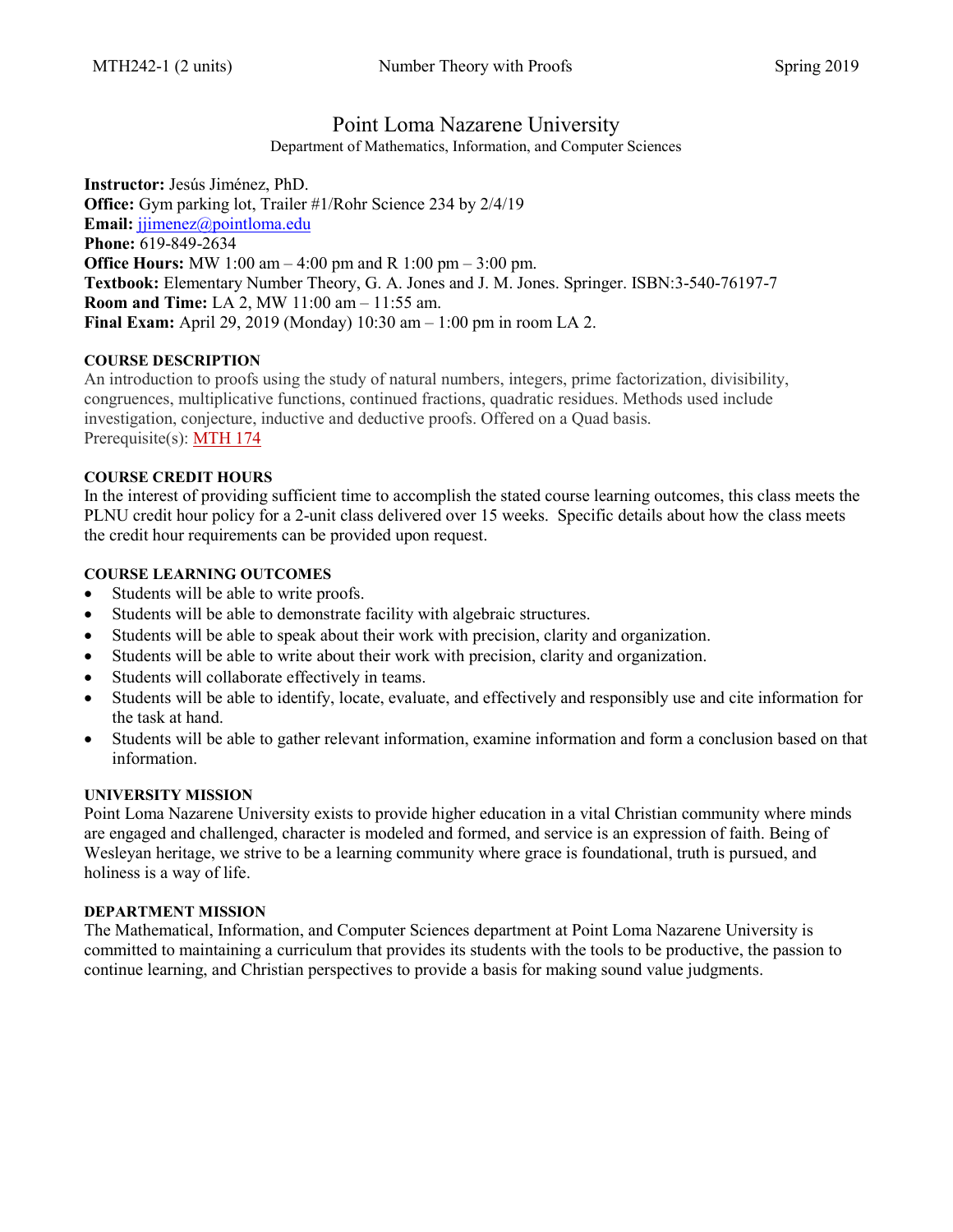## **GRADING SCHEME**

#### **Grade Distribution**

Your course percent is computed as a weighted average using the following distribution of your assignments.

| Two partial exams $\omega$ 200 points each | 400  | points |
|--------------------------------------------|------|--------|
| Final Exam                                 | 300  | points |
| Homework                                   | 300  | points |
|                                            |      |        |
| `otal                                      | 1000 | points |

## **Grading Scale**

A passing grade requires getting at least 60% in one of the partial exams or on the final exam. Grades are based on the number of points accumulated throughout the course. Approximate minimal percentages required to obtain a given grade are:

| Grading Scale in Percentages |             |              |              |              |  |  |
|------------------------------|-------------|--------------|--------------|--------------|--|--|
|                              |             |              |              |              |  |  |
|                              |             | (87.5, 90]   | (77.5, 80)   | (67.5, 70)   |  |  |
|                              | (92.5, 100] | (82.5, 87.5) | (72.5, 77.5) | (62.5, 67.5) |  |  |
|                              |             | (80, 82.5)   |              | [60, 62.5]   |  |  |

#### **FINAL EXAM POLICY**

The final exam date and time is set by the university at the beginning of the semester and may not be changed by the instructor. This schedule can be found on the university website and in the course calendar. No requests for early examinations will be approved. Only in the case that a student is required to take three exams during the same day of finals week, is an instructor authorized to consider changing the exam date and time for that particular student.

## **LATE WORK POLICY**

Late work: All assignments are to be submitted/turned in by the beginning of the class session when they are due—including assignments posted in Canvas. Late work need not be accepted. Work accepted late may be assessed a penalty.

**Incomplete grade:** Incompletes will only be assigned in extremely unusual circumstances. You may request a grade of I (incomplete) only if you are having a passing grade an at least 70% of the course work is completed.

#### **MISSED EXAM POLICY**

No examination shall be missed without prior consent or a well-documented emergency beyond your control. A score of zero will be assigned for an examination that is missed without prior consent or a well-documented emergency beyond your control.

There is no make-up for the Final Exam.

Tests and the final exam will include problems and questions over material assigned in the text, readings and handouts, as well as material presented in class.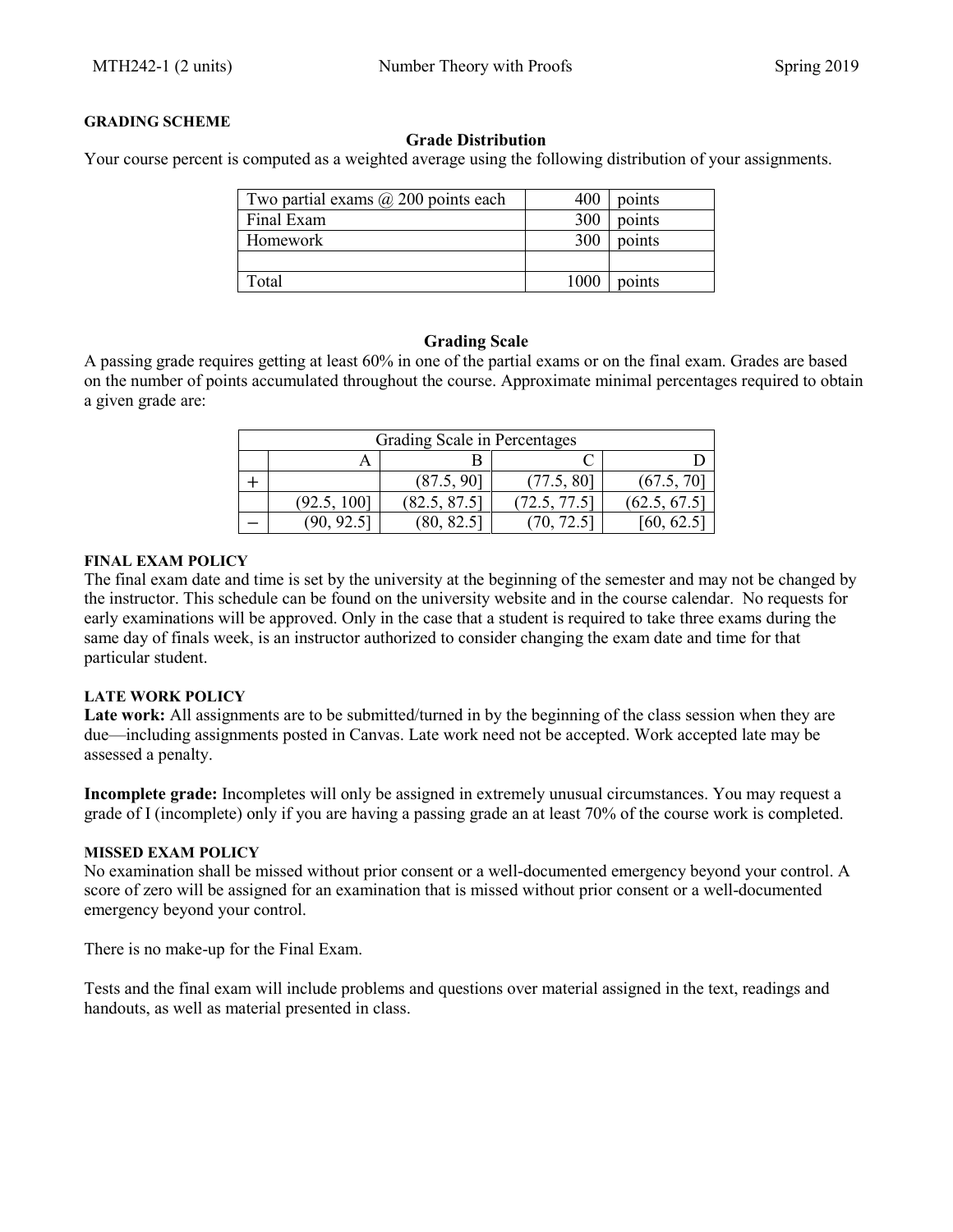## **CLASS ENROLLMENT**

It is the student's responsibility to maintain his/her class schedule. Should the need arise to drop this course (personal emergencies, poor performance, etc.), the student has the responsibility to follow through (provided the drop date meets the stated calendar deadline established by the university), not the instructor. Simply ceasing to attend this course or failing to follow through to arrange for a change of registration (drop/add) may easily result in a grade of **F** on the official transcript.

## **ATTENDANCE**

Attendance is expected at each class session. In the event of an absence you are responsible for the material covered in class and the assignments given that day.

Regular and punctual attendance at all classes is considered essential to optimum academic achievement. If the student is absent from more than 10 percent of class meetings, the faculty member can file a written report which may result in de-enrollment. If the absences exceed 20 percent, the student may be de-enrolled without notice until the university drop date or, after that date, receive the appropriate grade for their work and participation. See the Undergraduate Academic Catalog [Class Attendance.](https://catalog.pointloma.edu/content.php?catoid=35&navoid=2136#Class_Attendance)

#### **ACADEMIC ACCOMMODATIONS**

While all students are expected to meet the minimum standards for completion of this course as established by the instructor, students with disabilities may require academic adjustments, modifications or auxiliary aids/services. At Point Loma Nazarene University (PLNU), these students are requested to register with the Disability Resource Center (DRC), located in the Bond Academic Center. [\(DRC@pointloma.edu](mailto:DRC@pointloma.edu) or 619-849- 2486). The DRC's policies and procedures for assisting such students in the development of an appropriate academic adjustment plan (AP) allows PLNU to comply with Section 504 of the Rehabilitation Act and the Americans with Disabilities Act. Section 504 (a) prohibits discrimination against students with special needs and guarantees all qualified students equal access to and benefits of PLNU programs and activities. After the student files the required documentation, the DRC, in conjunction with the student, will develop an AP to meet that student's specific learning needs. The DRC will thereafter email the student's AP to all faculty who teach courses in which the student is enrolled each semester. The AP must be implemented in all such courses.

If students do not wish to avail themselves of some or all of the elements of their AP in a particular course, it is the responsibility of those students to notify their professor in that course. PLNU highly recommends that DRC students speak with their professors during the first two weeks of each semester about the applicability of their AP in that particular course and/or if they do not desire to take advantage of some or all of the elements of their AP in that course.

#### **ACADEMIC HONESTY**

Students should demonstrate academic honesty by doing original work and by giving appropriate credit to the ideas of others. Academic dishonesty is the act of presenting information, ideas, and/or concepts as one's own when in reality they are the results of another person's creativity and effort. A faculty member who believes a situation involving academic dishonesty has been detected may assign a failing grade for that assignment or examination, or, depending on the seriousness of the offense, for the course. Faculty should follow and students may appeal using the procedure in the university Catalog. See **Academic Honesty** for definitions of kinds of academic dishonesty and for further policy information.

#### **COPYRIGHT PROTECTED MATERIAL**

Point Loma Nazarene University, as a non-profit educational institution, is entitled by law to use materials protected by the US Copyright Act for classroom education. Any use of those materials outside the class may violate the law.